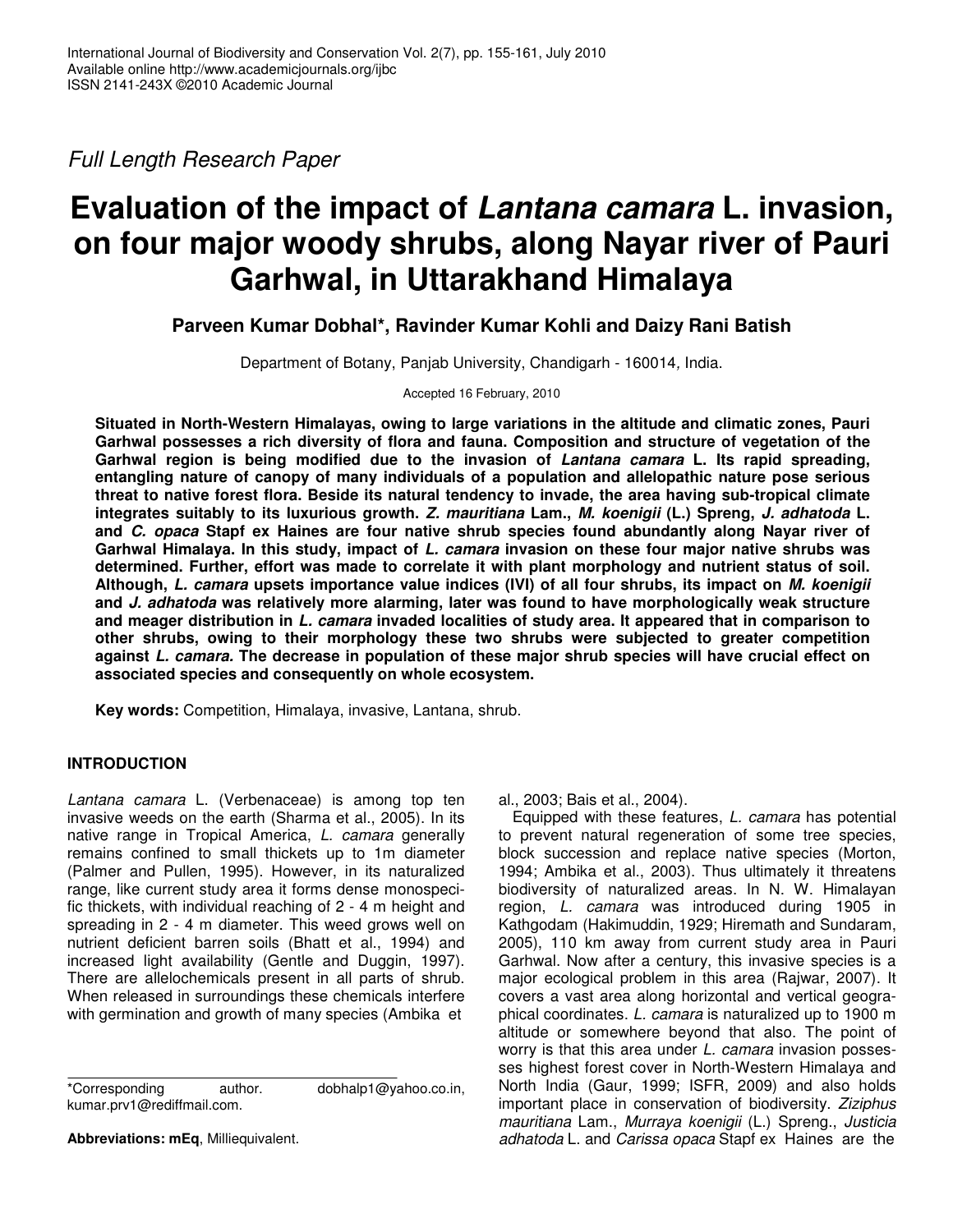

**Figure 1.** Map showing the location of study area with in Pauri Garhwal (India).

most widely distributed shrubs in the study area. These are medicinally and economically useful. *J. adhatoda* is useful in cough syrups, bronchitis, fever, and as a vegetable. *M. koenigii* leaves are flavoring agent and insecticide. *Z. mauritiana* is important in social forestry; its fruits are edible and bark decoction halts diarrhea and dysentery. All of them also provide a very rich source of bee-forage (Gaur, 1999), prevent soil erosion and have great importance in overall plant richness of the area. Therefore, the impact of *L. camara* invasion on richness and distribution of above mentioned major shrubs was evaluated. In addition, root structure -distribution in different strata of soils, shoot structure of all shrubs and soil nutrition were analyzed to find out if there is any relation between levels of impact of invasion and relative occupation of strata by invader and native species.

#### **Study area**

Pauri Garhwal (29°45´ to 30°15´ N Latitude and 78°24´ to 79°23´ E Longitude) is a district of Uttarakhand State,

Northern India. The study was carried out in a zone 600 to 1,000 m above sea level, on both sides of River Nayar from Satpuli to Byasghat. This is a stretch of 20 Km, present between two ranges (Dudhatoli - Pauri range in north and Lansdowne - Mussoorie range in south) of lesser Himalayas. Nayar is an important perennial river in this region; it contributes to water of Ganges at Byasghat (Figure 1).

#### **METHODS**

One hundred twenty quadrants were laid randomly in *L. camara* invaded areas. For each of them, more that 50 m away, a quadrant was laid in nearby non-invaded area with negligible (small seedlings) or without *L. camara* invasion. These quadrants served as control. In totality, 240 quadrants with dimension of 4  $\times$  4 m<sup>2</sup> were laid within one year. In all quadrants individuals of *Z. mauritiana*, *M. koenigii*, *J. adhatoda* and *C. opaca* and *L. camara* were counted carefully and basal areas were recorded at 10 cm above ground. Frequency, density, per cent basal area and importance value index (IVI) were calculated according to Misra (1968). The following ecological indices were calculated, using ecological software package from Ludwig and Raynold (1988):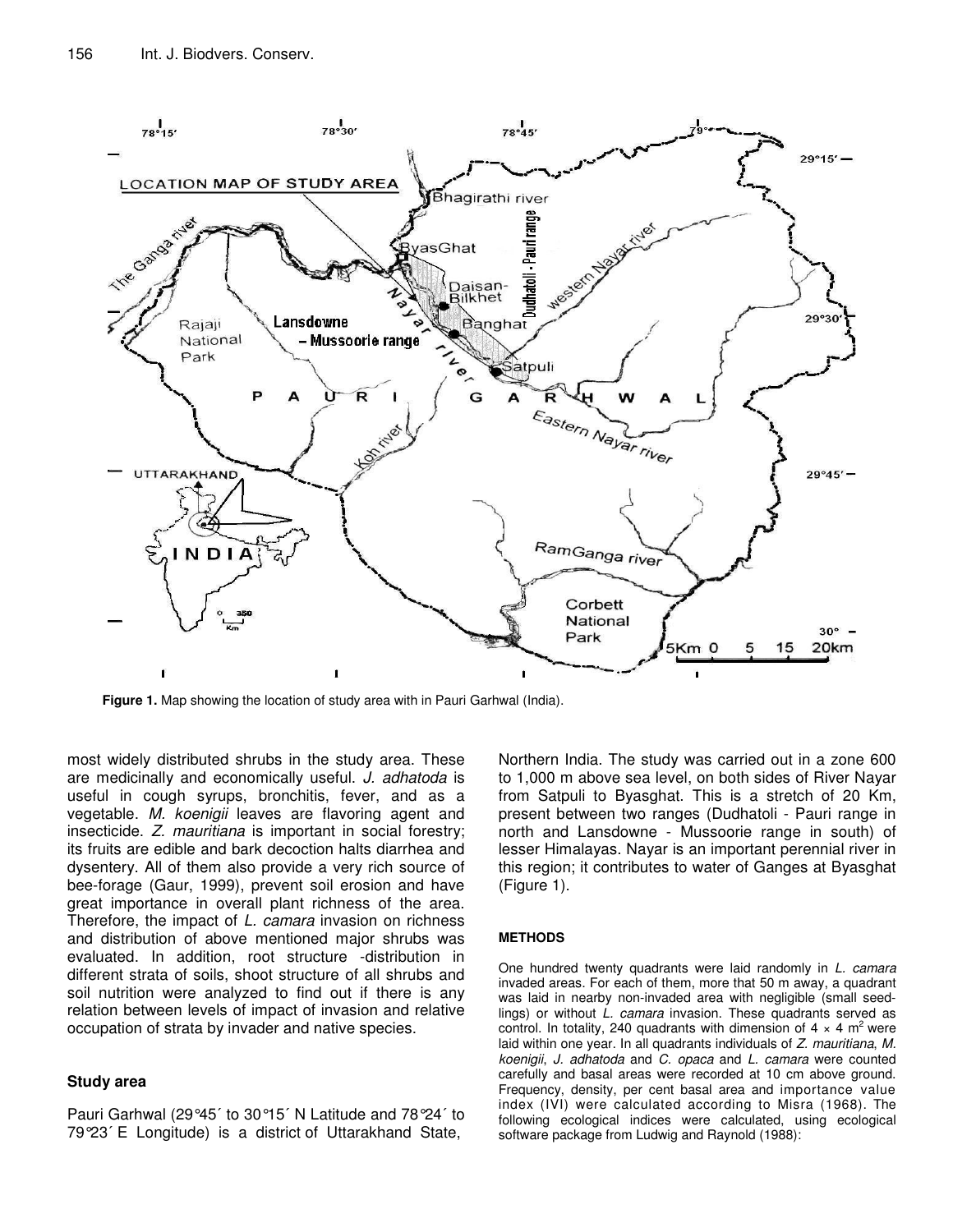|                           |                                     | Locality       |             |
|---------------------------|-------------------------------------|----------------|-------------|
| <b>Ecological Indices</b> |                                     | <b>Invaded</b> | Non-invaded |
| <b>Richness</b>           | Margalef's index $(R_1)$            | 0.58           | 0.58        |
|                           | Menhinick's index (R <sub>2</sub> ) | 0.16           | 0.16        |
| Diversity                 | Simpson's index $(\lambda)$         | 0.33           | 0.35        |
|                           | Shannon's index (H')                | 1.28           | 1.29        |
|                           | Hills numbers $(N_1)$               | 3.59           | 3.62        |
|                           | Hills numbers $(N_2)$               | 3.06           | 2.83        |
|                           | Evenness $(E_1)$                    | 0.79           | 0.80        |

**Table 1.** Ecological indices of *L. camara* in invaded and non-invaded localities.

a) Species richness – Margalef's index that is  $R_1 = S -1 / ln(n)$ (Margalef, 1958) and Menhinick's index that is  $R_{2} = S / \sqrt{n}$ (Menhinick, 1964), in both cases S is total number of species in sample and *n* is total number of individuals in sample;

b) Species diversity – Shannon's index that is  $\sum_{i=1}^{\infty}$  $=-\sum$ <sup>s</sup> 1  $H' = -\sum n_i/N \ln n_i/N$  $\sum_{i=1}^{\infty} \frac{n_i}{N} \ln \frac{n_i}{N}$  (Shannon and Wiener, 1963),

Simpson's index that is  $\lambda = \sum_{n=1}^{\infty}$ = = s  $i = 1$ 2  $\lambda \!=\! \sum \left(\mathrm{n_{_{i}}/N}\right)^{2}$  (Simpson, 1949), in

these two cases N denotes total number of individuals in all species in sample, *n* is the number of individuals belonging to the i<sup>-th</sup> species and S is total number of species in sample. Hill's diversity numbers that is  $N_1$  = exp (H') and  $N_2$  = S /  $\sqrt{\lambda}$ ; and Evenness that is  $E_1 = N_2 - 1/N_1 - 1$  (Hill, 1973) were also calculated; in these three cases  $N_1$  and  $N_2$  are Hill's numbers, H' is Shannon's index,  $\lambda$  is Simpson's index and S is total number of species in the sample.

Thirty two soil samples, 16 each from invaded and non - invaded localities were collected. Each of them was homogenous mixture of five, 0 - 12 cm deep soil samples collected from 5 nearby quadrats. Sampling was done during different periods of one year. All these samples were tested for Potassium following Bower and Gschwend (1952); Calcium and Magnesium following Black (1973); Nitrogen following A.O.A.C. (1960) and Phosphorus following Olson et al. (1954). Four mature and healthy plants of each species from similar surroundings were selected. These plants were measured for height. Further, during careful excavation of underground parts, average spread of roots in four opposite directions; root depth of primary (1\*) root; average depth for origin of second / tertiary (2\*/3\*) roots and depth for deepest root were recorded. Spreading and deep feeding nature of root system was determined by dividing the depth of deepest root (DDR) by spread of roots (RS) or height of the plant (PH). Variance and absolute correlation between data were determined respectively by Tukey's and Pearson's tests. SPSS software was used for this purpose.

#### **RESULTS AND DISCUSSION**

In this study *L. camara* invaded localities were compared with non-invaded localities which were regarded as a representative of *L. camara* free localities of past, and the difference in both of these was observed as change brought about after *L. camara* invasion. In terms of diversity and richness calculated exclusively for these five shrubs there was very little difference in between invaded

and non-invaded localities (Table 1).

This difference cannot describe the change occurring after *L. camara* invasion. However in comparison to noninvaded localities there were extremely lower values of IVI of all four native shrubs under study in invaded ones. It was found that while IVI of *M. koenigii* decreased from 146.41 to 77.23 and that of *L. camara* increased from 27.94 to 148.4. Thus, invasion occurred mainly in the areas which were previously occupied by *M. koenigii*. However, In terms of per cent decrease in IVI, *J. adhatoda* was affected most severely. After losing 62.70% of its value, IVI of *J. adhatoda* was critically low (12.63) in *L. camara* invaded areas than that (33.88) of non-invaded ones. Such a large decrease in IVI of *J. adhatoda* was mainly due to its relatively sparse distribution and unhealthy individuals in invaded localities against non-invaded ones. *Z. mauritiana* and *C. opaca* were also negatively affected; their IVI were reduced respectively by 18.13 and 38.85% (Figure 2). It was found that soils from *L. camara* invaded localities had significantly lesser nutrients against non-invaded localities. The amount of K, Mg, Ca, N and P were respectively, 8.80, 24.62, 9.52, 29.47 and 24.81% lower in soils from invaded localities. Further the differences were highly significant in the case of Ca, N and P (Table 2). When decreased IVI value of native shrubs are tried to be characterised in terms of competition for natural resources, soil nutrients and light resource appeared as two prime factors. Decreased value of IVI of *M. koenigii* may be attributed to its smaller height and to some extent the similar structure and root distribution compared to *L. camara*. Due to which former was in direct competition with *L. camara* for light and nutrient resources. However, in comparison to *L. camara* and *J. adhatoda* root structure of *M. koenigii* was relatively deeper (Figure 2).

The root structure of *J. adhatoda* resembled *L. camara* in many features (Table 3). It was evident from average root depth, root depth to root spread ratio, root to shoot ratio, depths of origin of secondary, tertiary roots of *L. camara* and *J. adhatoda*, that both were shallow, less penetrating and occupied same zone of horizon. In contrast, root structure and distribution of Z*. mauritiana* and *C. opaca* species which appeared to have lesser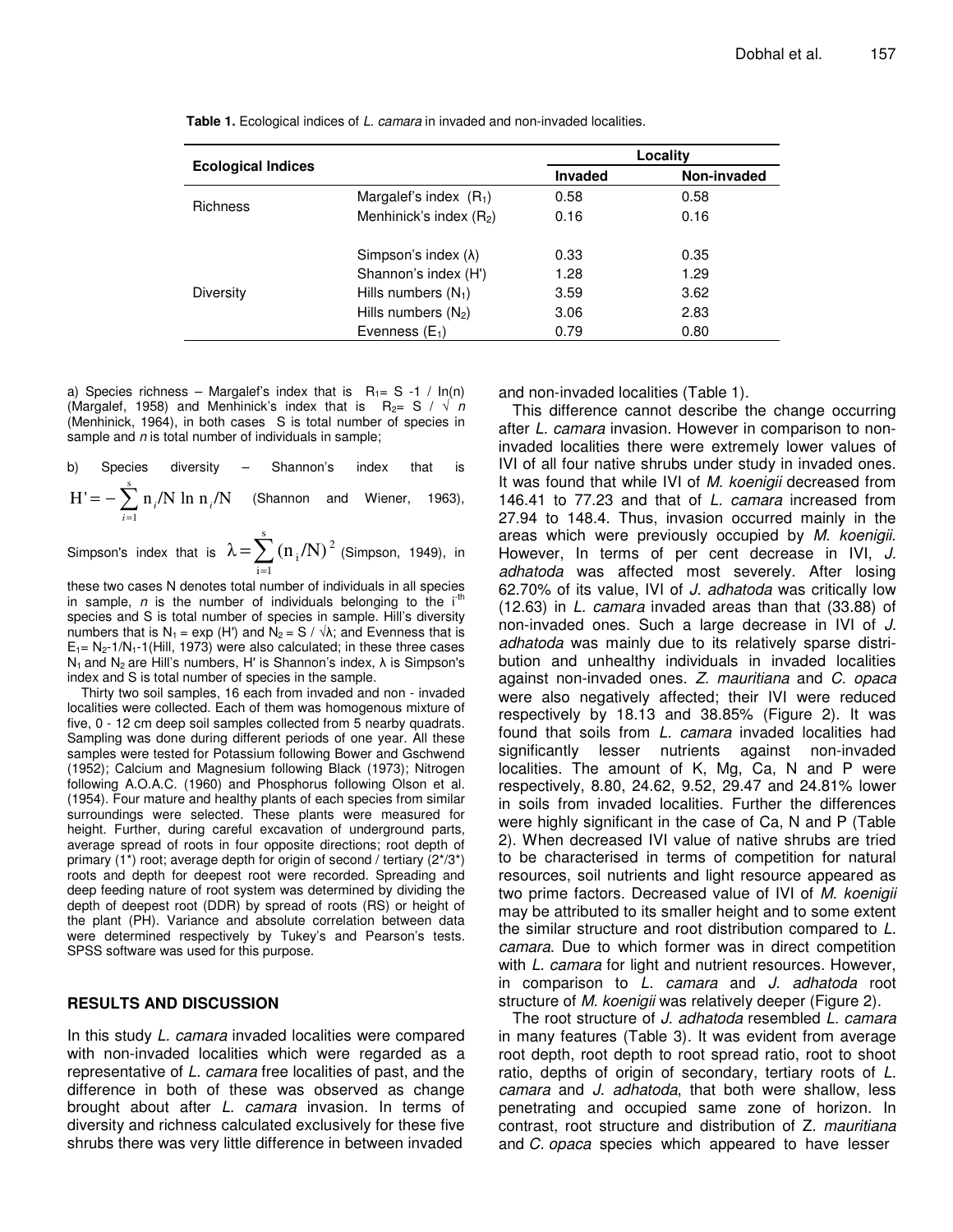

**Figure 2.** Percent values of IVI, frequency, abundance, density and percent basal area of five major shrubs in *L. camara* invaded with respect to non-invaded localities.

|                        | Annual mean                             | % difference    |          |
|------------------------|-----------------------------------------|-----------------|----------|
| <b>Parameters</b>      | <b>Invaded soil</b><br>Non-invaded soil |                 |          |
| Potassium (mg / kg)    | $216 \pm 82.3$                          | $197 + 81.4$    | 8.80     |
| Calcium (mEq /100 g)   | $0.65 \pm 0.26$                         | $0.49 \pm 0.3$  | 24.62*   |
| Magnesium (mEq /100 g) | $0.42 \pm 0.49$                         | $0.38 \pm 0.45$ | 9.52     |
| Nitrogen (kg/ha)       | $380 \pm 57.7$                          | $268 \pm 47.3$  | $29.47*$ |
| Phosphorus (kg/ ha)    | $27 \pm 5.43$                           | $20.3 \pm 4.61$ | $24.81*$ |

\*Significant at level P < 0.05 estimated by Tukey's test.

negative impact of invasion were remarkably different; they were deep feeders in comparison to *L. camara* (Table 3).

The similarity correlation between *L. camara* and *J. adhatoda* in terms of ratios pertaining to deep feeding and spreading nature of roots was greater than any other shrub under study (Figure 3). Thus, possibly due to sharing of same zone in soil *J. adhatoda* and *L. camara* were competing with each other for their requirement of nutrients and *L. camara* with its high efficiency of scarce nutrients uptake (Bhatt et al., 1994), deprived *J. adhatoda* from nutrients. Due to this similarity in root distribution *J. adhatoda* might also be subjected to more negative effect of allelochemicals released by *L. camara* roots. *Z.*

*mauritiana* and *C. opaca* were also negatively affected, yet, they seem rather more resistant to its invasion due to their relatively higher, large sized canopy and significantly different deeper penetrating root system (Table 3). Relatively shallow root system of *L. camara* renders subsoil nutrients out of its reach (Gentle and Duggin, 1997). In this way these two shrubs appear to escape some of the competition for nutrients and inhibitory effect of allelochemicals released by roots of *L. camara* (Achhireddy and Singh, 1984; Ambika et al., 2003). Surprisingly, there was relatively higher frequency of occurrence of *C. opaca*, *M. koenigii* and *Z. mauritiana* in invaded localities compared to non-invaded ones (Figure 1). It may be linked to co-evolution, the plants might have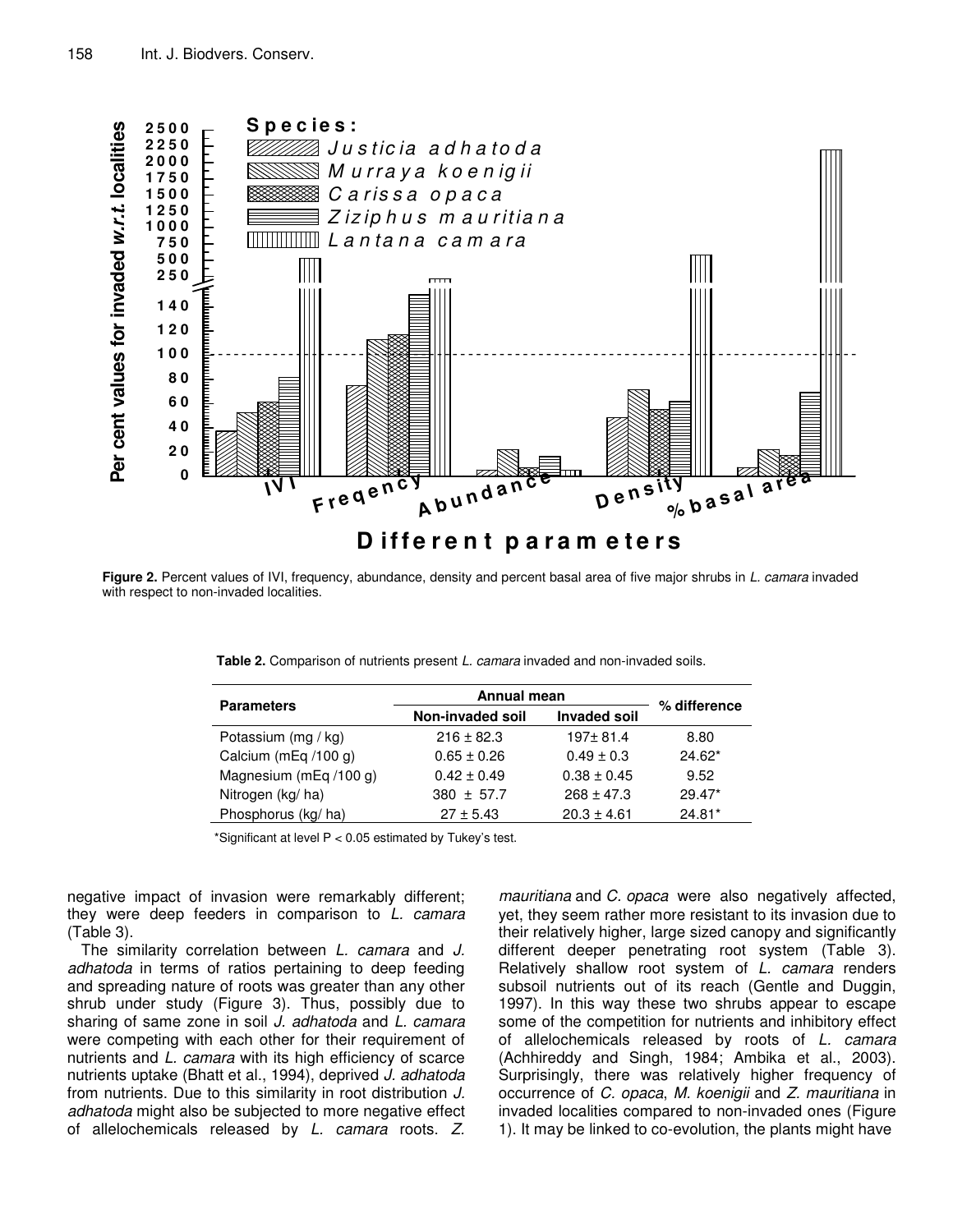| Parameter (cm)            | L. camara                    | Z. mauritiana <sup>1</sup>     | $C.$ opaca $^2$         | M. koenigii              | J. adhatoda             |
|---------------------------|------------------------------|--------------------------------|-------------------------|--------------------------|-------------------------|
| Height of plant (PH)      | $215.00 \pm 7.07^a$          | $164.75 \pm 38.6^b$            | $71.75 \pm 13.02^b$     | $175.7 + 13.4^b$         | $172.75 \pm 54.7^b$     |
| Root, lateral spread (RS) | $96.11 \pm 8.34^a$           | $85.1 \pm 110.1^a$             | $33.25 \pm 9.11^a$      | $104.7 \pm 28.8^a$       | $97.10 \pm 70.0^a$      |
| Root depth 1* root        | $41.75 \pm 8.10^a$           | 67.0 $\pm$ 32.17 <sup>ab</sup> | $48.50 \pm 9.40^a$      | $91.75 \pm 24.8^a$       | $38.75 \pm 6.60^a$      |
| Depth of origin 2* roots  | $10.38 \pm 3.11^a$           | $26.92 \pm 4.53^b$             | $25.67 \pm 5.74^b$      | $15.50 \pm 3.57^{\circ}$ | $12.25 \pm 2.50^a$      |
| Depth of origin 3* roots  | $11.42 \pm 3.27^a$           | $42.63 \pm 13.76^{\circ}$      | $28.73 \pm 8.14^{bc}$   | $31.0 \pm 8.43^{bc}$     | $20.00 \pm 4.24^{ab}$   |
| Deepest root depth (DDR)  | $43.6 \pm 4.57$ <sup>a</sup> | $75.25 \pm 27.2^{bc}$          | 54.25 ± $7.8^{ab}$      | $101 \pm 20.22^{\circ}$  | $39.25 \pm 6.4^a$       |
| Ratio: DDR / RS           | $0.45 \pm 0.04^a$            | $1.68 \pm 0.84^{\circ}$        | $1.72 \pm 0.47^b$       | $1.02 \pm 0.35^{ab}$     | $0.61 \pm 0.44^{\circ}$ |
| Ratio: DDR / PH           | $0.20 \pm 0.02^a$            | $0.45 \pm 0.07^b$              | $0.76 \pm 0.08^{\circ}$ | $0.57 \pm 0.08^b$        | $0.24 \pm 0.04^a$       |

**Table 3.** Comparison of morphology of five major shrubs along Nayar river in Pauri Garhwal.

Mean values with common letters are not significantly different at  $P < 0.1$ , according to Tukey's test,  $\pm$  is Standard deviation 1 and 2; Height and root depth of *Z. mauritiana* and *C. opaca* are given in order to provide an estimate of proportionate shoot and root structure of this species. As their average height in this region is around 3 m therefore their dimensions may be more than double of that represented in table, other features like number of roots and root shoot ratio might remain same. Large sized plants were not excavated as they were difficult to uproot and may have caused destruction of already threatened nearby flora.



**Figure 3.** Absolute similarity correlation between ratios, referring to penetrative-ness and spreading nature of roots. Here, DDR = Deepest root depth, RS = Lateral spread of roots, PH = Height of plant.

evolutionary interlink in the form of beneficial or inhibitory impact on other plants through allelochemicals (Bias et al., 2006) or other physical interactions. It is observed that in non-invaded localities these shrubs were either growing luxuriously (as depicted by higher density, abundance and basal areas) or not (lesser frequency). *L. camara* might have interfered in above mentioned situation by changing the soil microbial community (Xingjun et al., 2005) and consequently these species were now found more frequently in invaded localities. But, density and health (growth) of these shrubs was very poor in comparison to non-invaded localities and these

were generally present in the form of young seedlings. Increased *L. camara* population may lead to ecological disturbance that can change foraging behavior of native pollinators, which consequently may result in reduced reproductive output of some native species (Murali et al., 1996; Ghazoul, 2004). Compared with non invaded ones in *L. camara* invaded areas of this region, shrub other than this weed may have up to 50% reduction in the total IVI (Dobhal et al., 2009). The decrease in population of these shrubs is a subject of concern, because, after losing their larger population to *L. camara* invasion there is a possibility that these species may face an inbreeding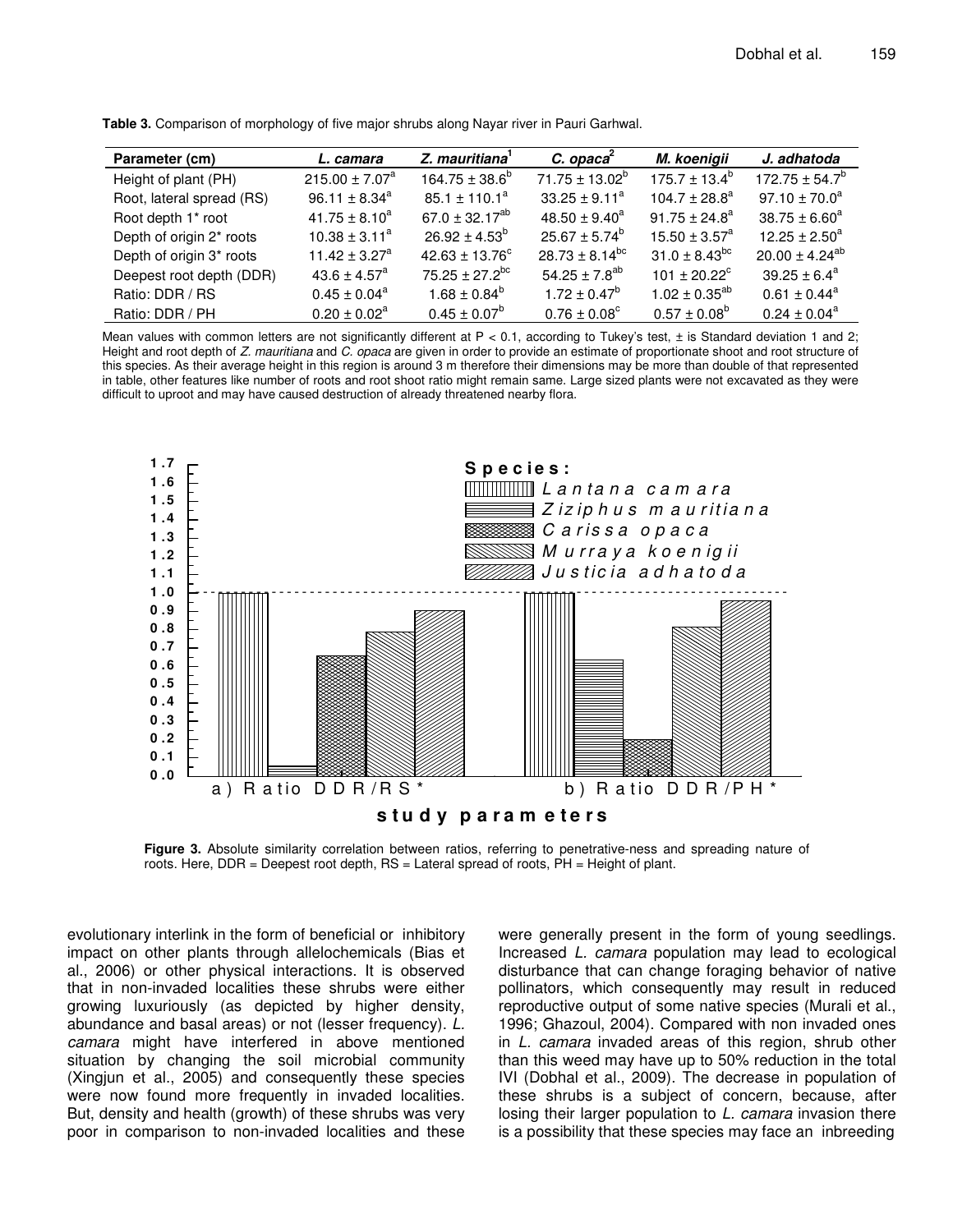depression (Ghosh, 2004). There were not just decreased population but with large patches of *L. camara* monocultures, the populations of native shrubs in invaded localities were becoming discontinuous. These populations were either having weak plants (with lesser basal area) or small patches of healthy individuals. It is known that isolated plants or fragmented populations suffer reduced fecundity due to declining pollination efficiency. Further, loss of plants can trigger chained extinction throughout the community (Wilcock and Neiland, 2002; Ghazoul and Shaanker, 2004).

## **Conclusion**

A century after its introduction in a place 110 km away,

now *L. camara* is a major shrub in Nayar river region. It is a serious threat to all major native shrubs growing along Nayar River. While all the four native shrubs under current study were affected by quick spread and characteristic ability of *L. camara* to grab empty niche. It appears that due to smaller height and sharing of same zones in soil, mainly *J. adhatoda* and to some extent *M. koenigii* were affected directly and more severely by structural distribution (above ground and below ground stratification of plant parts), competitive ability and allelopathic potential of *L. camara*. Thus restoration of population of such shrubs, which are relatively close competitor of *L. camara* in terms of resources and allelopathic interactions, should gain prime importance in conservation. In this region the large reproducing populations of this invasive species are assuring its easy and exploding spread, while after losing their large populations to *L. camara* invasion or other anthropogenic factors, these native shrubs now have lesser and patchy distribution of reproducing population to resist further *L. camara* invasion. Thus, now there is a possibility that loss of population of these species will be exponential, which will also have effect on associated species and consequently on whole ecosystem and to some extent on the economy of this region.

## **ACKNOWLEDGEMENTS**

Authors are thankful to University Grant Commission, New Delhi for providing financial support in the form of senior research fellowship.

#### **REFERENCES**

- A.O.A.C. (1960). Association of Official Agricultural Chemist. Methods Analysis. Assoc. Offic. Agri. Chem. Washington, DC.
- Ambika SR, Poornima S, Palaniraj R, Sati SC, Narwal SS (2003). Allelopathic plants. 10. *Lantana camara* L.. Allelopathy J. 12(2): 147- 162.
- Achhireddy NR, Singh M (1984). Allelopathic Effect of Lantana (*Lantana camara*) on Milkweedvine (*Morrenia odorata*). Weed Sci. 32: 757- 761.
- Bais HP, Park SW, Weir TL, Callaway RM, Vivanco JM (2004). How
- plants communicate using the underground information superhighway. Trends in Plant Sci. 9(1): 26–32.
- Bais HP, Weir TL, Perry LG, Gilroy S, Vivanco JM (2006). The role of root exudates in rhizosphere interactions with plants and other organisms. Annual Rev. Plant Biol. 57: 233–66.
- Bhatt YD, Rawat YS, Singh SP (1994). Changes in ecosystem functioning after replacement of forest by *Lantana* shrubland in Kumaun Himalaya. J. Veg. Sci. 5(1): 67–70.
- Black CA (1973). Soil Plant Relationships. 2<sup>nd</sup> Edn. Scientific Publishers, Jodhpur.
- Bower CA, Gschwend FB (1952). Exchangeable cation analysis of saline and alkali soils. Soil Sci. 73: 251–261.
- Dobhal PK, Batish DR, Kohli RK (2009). Phyto-sociological transformations in burnt *Lantana camara* L. Invaded communities in context of unburnt invaded and non-invaded plant communities. The Ecoscan 3: 41-45.
- Gaur RD (1999). Flora of the district Garhwal Northwest Himalaya (with ethnobotanical notes), Transmedia, Srinagar (Garhwal), India.
- Gentle CB, Duggin JA (1997). *Lantana camara* L. invasions in dry rainforest – open forest ecotones: The role of disturbances associated with fire and cattle grazing. Austral. J. Ecol. 22: 298–306.
- Ghazoul J (2004). Alien abduction: disruption of native plant-pollinator interactions by invasive species. Biotropica, 36(2): 156–164.
- Ghazoul J, Shaanker RU (2004). Sex in space: pollination among spatially isolated plants. Biotropica 36(2): 128–130.
- Ghosh P (2004). Forest fragmentation: A threat to global bio-diversity. *ENVIS Bulletin*: Himalayan Ecology 12(2): 17–26.
- Hakimuddin M (1929). Lantana in Northern India as a pest and its probable utility in solving the cowdung problem. Indian Forester 56: 405–410.
- Hill MO (1973). Diversity and evenness: A unifying notation and its consequences. Ecology 54: 427–249.
- Hiremath AJ, Sundaram B (2005). The fire-Lantana cycle hypothesis in Indian forests. Conserv. Soc. 3(1): 26–42.
- ISFR (2009). India State of Forest Report 2009, http://www.fsi.org.in/, Cited 10 Dec. 2009.
- Ludwig JA, Reynolds JF (1988). Statistical Ecology A Primer on Methods and Computing. John Wiley and Sons, New York, USA pp. 337.
- Margalef R (1958). Temporal succession and spatial heterogeneity in phytoplankton. In: Buzgati-Traverso AA (Ed.) Perspective in Marine Biology. University of California Press, Berkeley, USA pp. 323–347.
- Menhinick EF (1964). A comparison of some species individual diversity indices applied to samples of field insects. Ecology 45: 859–861.
- Misra R (1968). Ecology Work Book. Oxford and IBH Company, New Delhi, India.
- Morton JF (1994). Lantana or red sage (*Lantana camara* L., Verbenaceae). Notorious weed and popular garden flower; some cases of poisoning in Florida. Econ. Bot. 48(3): 259–270.
- Murali KS, Shankar U, Shaanker RU, Ganeshaiah KN, Bawa KS (1996). Extraction of non-timber forest products in the forests of Biligiri Rangan Hills, India 2. Impact of NTFP extraction on regeneration, population structure, and species composition*.* Econ. Bot. 50: 252– 269.
- Olson SR, Cole CV, Watanabe FS, Dean LA (1954). Estimation of available phosphorus in soil by extraction with sodium bicarbonate. U.S Department of Agriculture 939: 1–19.
- Palmer WA, Pullen KR (1995). The phytophagous arthropods associated with *Lantana camara*, *L*. *hirsuta*, *L*. *urticifolia*, and *L*. *urticoides* (Verbenaceae) in North America. Biological Control 5: 54– 72.
- Rajwar GS (2007). Invasive effects of *Lantana camara* in the forests of Southern Garhwal Himalaya. In: Yajun W, Shengcai L, Ping H, Yuzhong Y, Ying A, Xiuyun S (Eds.) Progress in Environmental Science and Technology, Vol. I: Proceedings of the 2007.
- International Symposium on Environmental Science and Technology, Beijing, China. Science Press, Beijing, China /Science Press USA Inc., pp. 19-22.
- Shannon CE, Wiener W (1963). The Mathematical Theory of Communication. Urbana, IL, University of Illinois Press, USA pp. 31– 35.